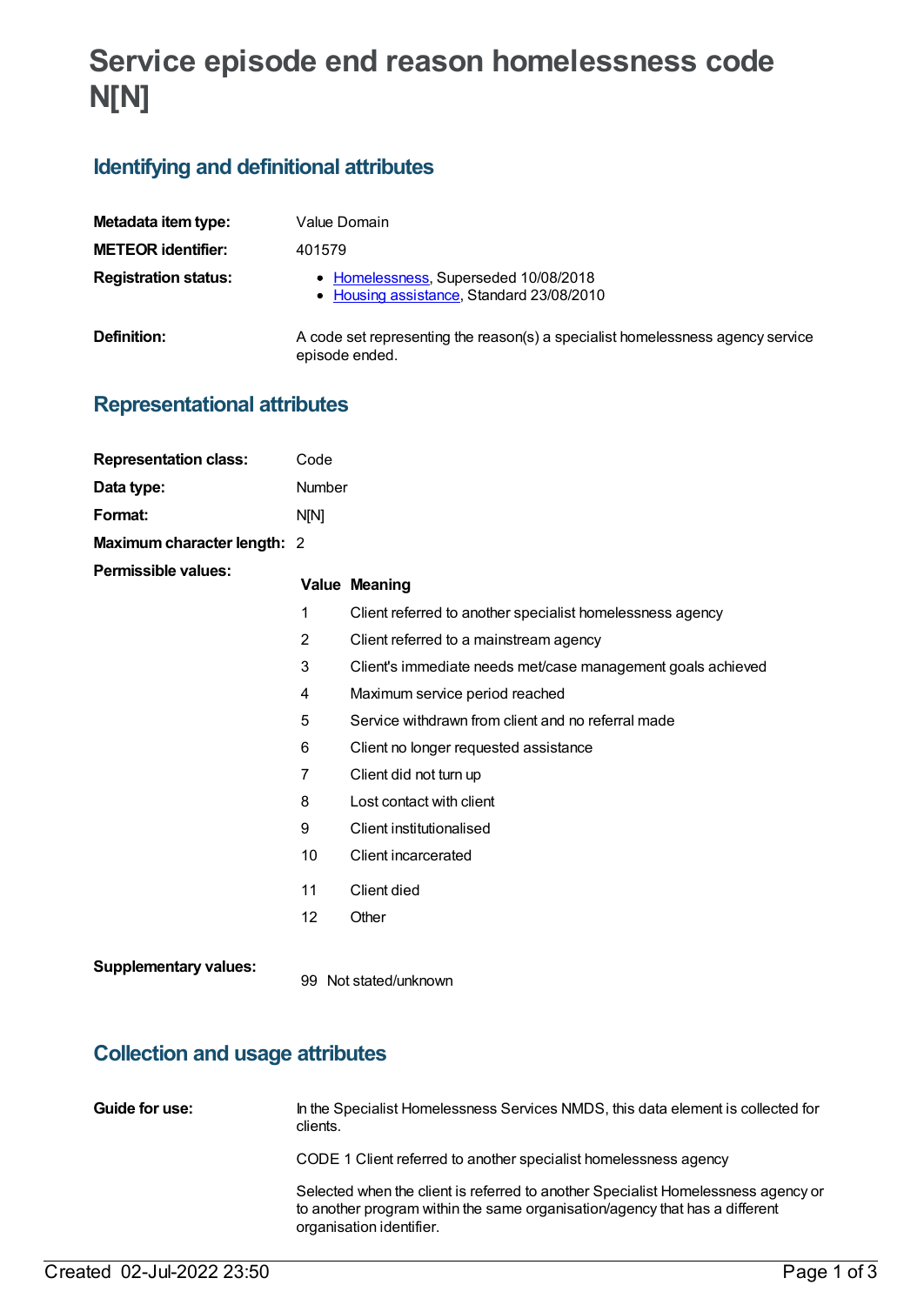CODE 2 Client referred to another mainstream agency

Selected when the client referred is referred to an agency other than a Specialist Homelessness agency and no longer requires support from your agency.

CODE 3 Client's immediate needs met/ case management goals achieved

Selected when the client no longer requires support because their immediate needs have been met and/or case management goals have been achieved.

CODE 4 Maximum service period reached

This is selected when the agency has ended a support period because the maximum time period for which they can provide a service has been reached. That is, an agency may have conditions placed on their services relating to how long they can provide support to a client, for example 6 months.

CODE 5 Service withdrawn from client and no referral made

Selected when the client's support period is ended because the client has not complied with agency's rules or behaved inappropriately.

CODE 6 Client no longer requested assistance

Selected when the client has decided that they no longer require assistance or they have moved from the state/territory or region.

CODE 7 Client did not turn up

Selected when the client had an appointment with the agency and failed to show up and at the end of the collection period, there is no contact with the client the support period is closed.

CODE 8 Lost contact with client

Selected when the client has moved without notifying the agency and the agency has not been able to contact the client.

CODE 9 Client institutionalised

This is selected when a client has been placed in an institution, either voluntarily or involuntarily, for example a rehabilitation facility, or Psychiatric ward of a hospital, and as a result the client no longer requires a service, or the service can no longer be provided to the client.

CODE 10 Client incarcerated

This is selected when a client has been placed in a facility whose main role is to detain and rehabilitate either adult prisoners, or youth/juveniles, and as a result no longer requires a service, or the service can no longer be provided to the client.

CODE 11 Client died

Selected when the client has died during the period he/she was receiving assistance from your agency.

#### CODE 12 Other

Selected when the support period ended for a reason not covered by the categories above.

#### **Relational attributes**